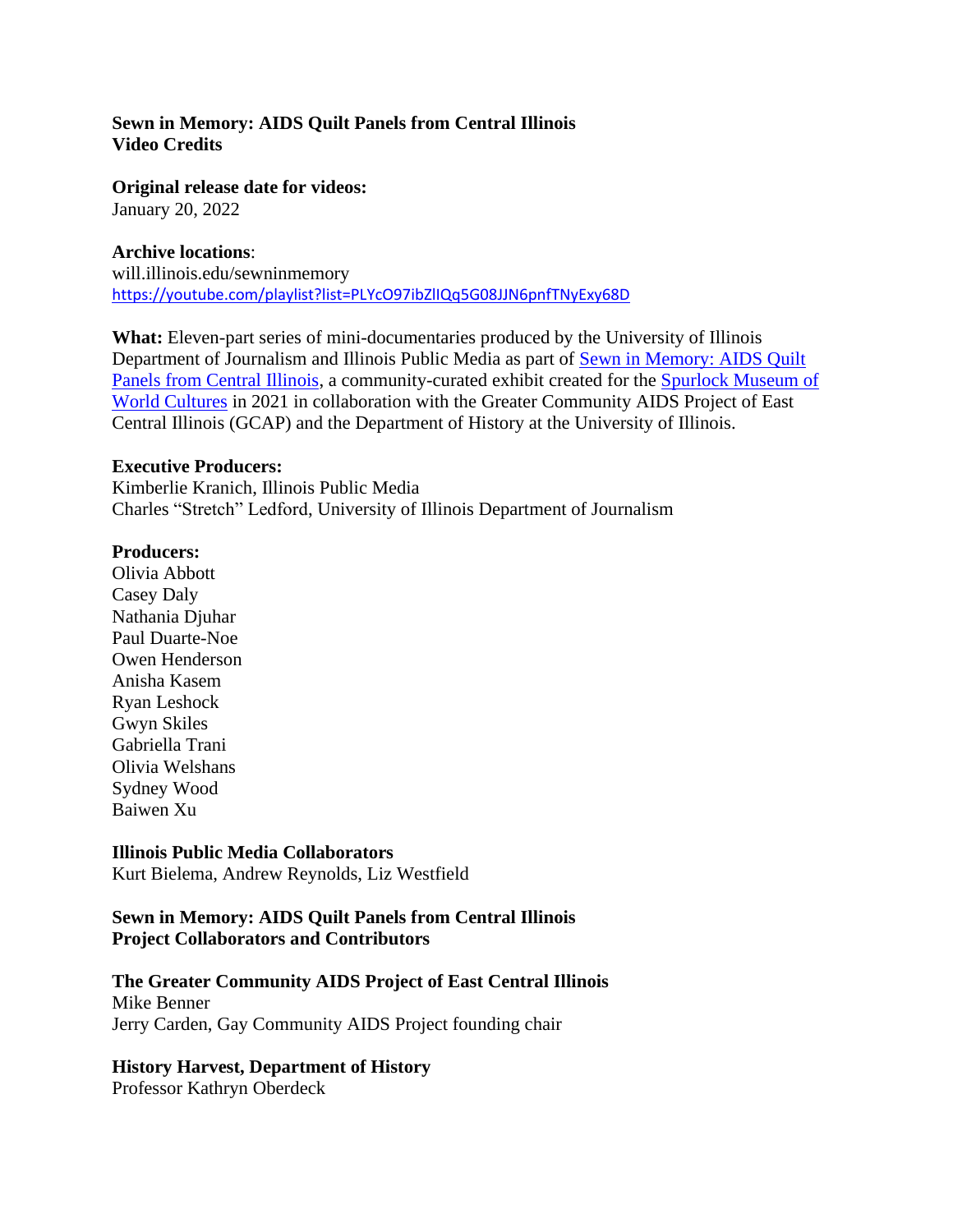#### **History Harvest Students 2019**

Kurtis Ames, History Harvest student, 2019 Spenser Bailey, History Harvest student, 2019 Michael Bodenhagen, History Harvest student, 2019 Ross Brown, History Harvest student, 2019 Maiella Carroll, History Harvest student, 2019 Jamie Hardt, History Harvest student, 2019 Rocky Khoshbin, History Harvest student 2019 Anna Rataj, History Harvest student, 2019

#### **History Harvest Students 2021**

Esther Armenta, History Harvest student, 2021 Zach Batio, History Harvest student, 2021 Kiley Boerema, History Harvest student, 2021 Liv Borawski, History Harvest student, 2021 Rachel Burdette, History Harvest student, 2021 Gabriela Kaminski, History Harvest student, 2021 Myles Mueller, History Harvest student, 2021 Anna Rataj, History Harvest student, 2021 Muskaan Siddique, History Harvest student, 2021 Georgia Thomas, History Harvest student, 2021 Marcelo Vargas, History Harvest student, 2021

#### **Spurlock Museum**

Phillip Cole Joanna Grafakos Bridgette Hammond John Holton Jing Huang Gillian Lange Cain Lopez Dery Martínez-Bonilla Anna Rataj Katya Reno Gavin Robinson Monica M. Scott Melissa Sotelo Travis Stansel Elizabeth Sutton Jack Thomas